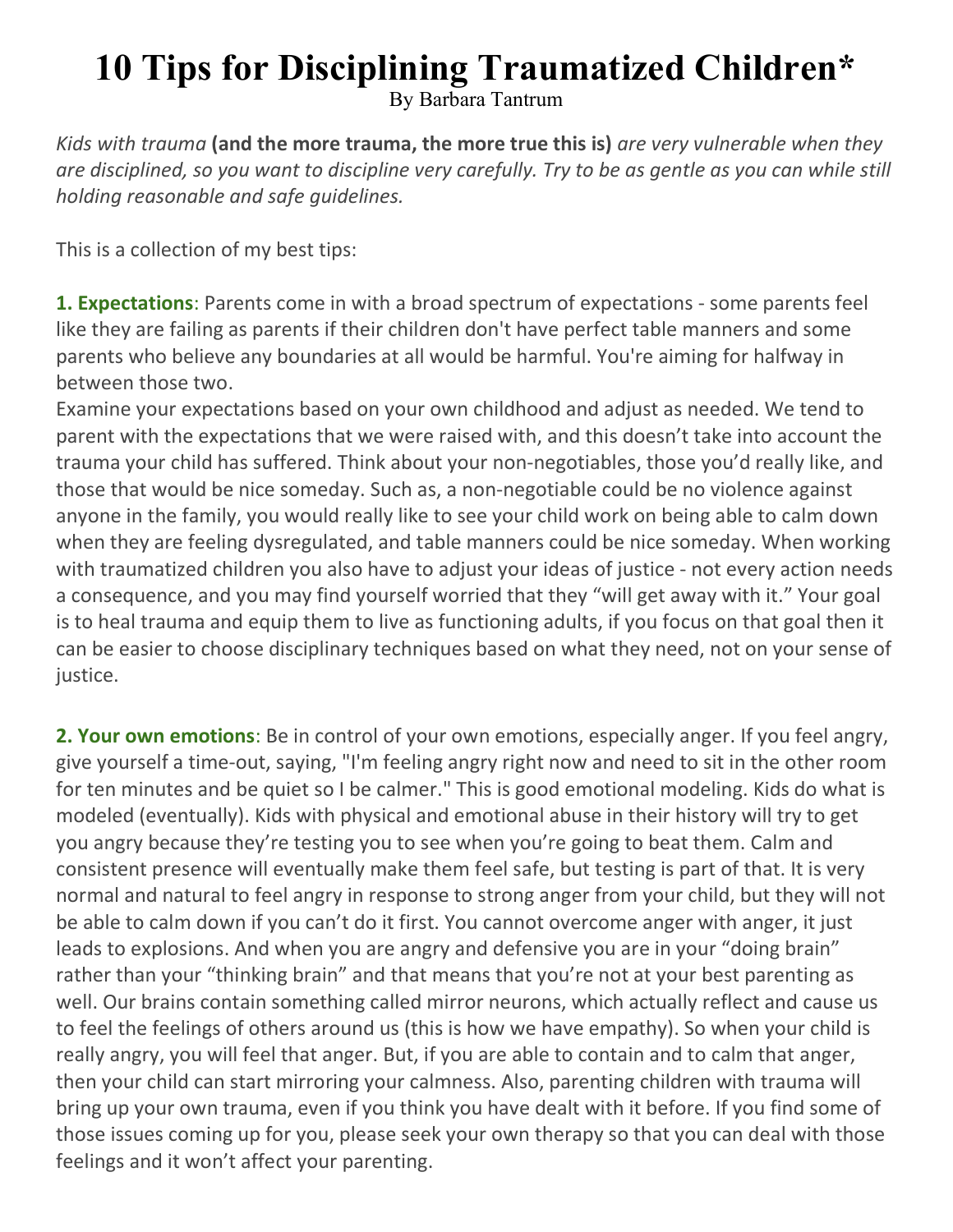**3. Emotions first:** You always want to address the emotions first before problem solving/advice/consequences. Kids with trauma can have a hard time identifying emotions and dealing with emotional dysregulation. For instance, one weekend we had a child be really nervous about an upcoming event and was acting out, yelling at my husband and throwing things when we asked her to help join in the family and pick things up around the house. I sat with her, helped her regulate her breathing by taking deep breaths, then got her to talk about what she was feeling (nervous about the upcoming event, and frightened that we would kick her out because she'd been naughty). If a child can't identify their emotions, take a guess: "I wonder if you might be feeling nervous about school starting tomorrow." We apologized for where we hadn't parented perfectly, she apologized, and we gave her some time to cool down. We spent time reassuring her that we loved her and would not kick her out even when she was naughty, and we gave her a lot of hugs. Then the next morning I let her know the extra chores she'd have for missing the ones yesterday, which she did happily. Notice the consequences were natural (making up for chores she missed), non-punitive, and restorative. Also, do not discourage expressing what we would see as negative emotions. You want the child to express what they're feeling verbally instead of physically. It's best to say that emotions aren't bad, but what you do with them can be. Then you can coach child on how to handle really strong emotions with different tools (visualization, sensory exercises, breathing exercises, etc.). For example, you can say, "Wow, I hear that you really hate your sister. You feel really angry that she said that to you.

Thank you for telling me how you feel instead of hitting her like I know you wanted to do." (Pause for more discussion, and then later say,) "What is something we can do to help you get your anger out that won't hurt anyone?"

4. Avoid power struggles: Kids with trauma backgrounds are driven to get into power struggles because they are very desperate to feel some sense of power in the midst of a lot of feelings of powerlessness. I had a professor that said that if you are sitting with someone with control issues, look for how they are orphaned. Control is an orphan wound; children that grow up with dependable, loving parents feel taken care of and usually do not feel like they have to control everything. Children that feel abandoned, abused, or that the world is not safe feel like they must be in control to keep themselves safe (this is especially true with pre-verbal trauma and separation). They do not do this to drive you crazy, but it is very wise to stay out of the power struggles because you cannot win. It's like arguing with a 2 year old, if you've entered the argument you've already lost. To avoid power struggles, first give them as much power as you can (choices, responsibilities, respecting their opinions). Second, recognize power struggles as the child giving you rudimentary respect (they wouldn't be looking to struggle with you if they didn't recognize your power). Recognizing that this is actually a form of respect should help you keep your cool. Third, have some good skills to sidestep the inevitable power struggles. There are two sayings from books I've stolen that I use all the time.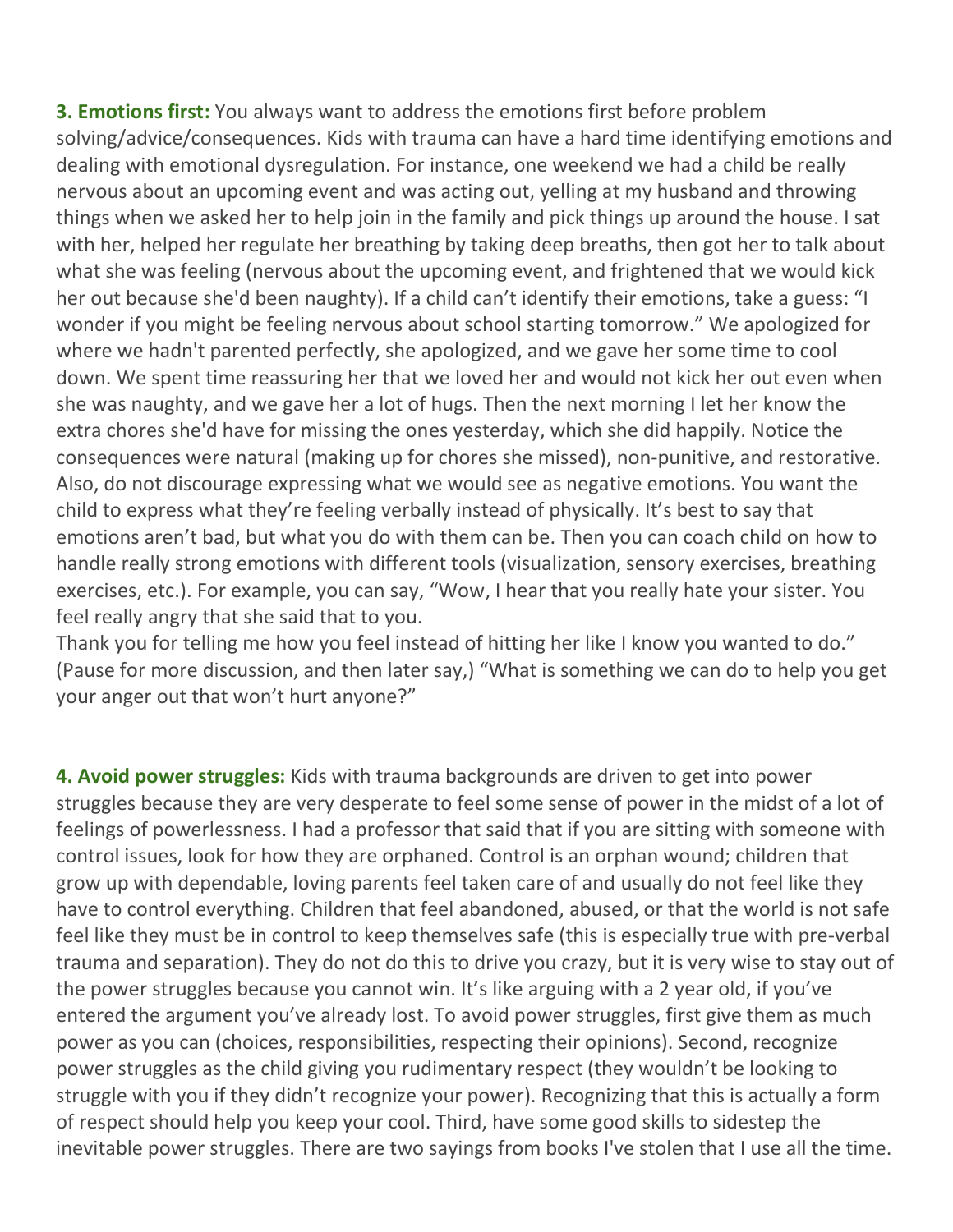One is "I love you too much to argue with you" and the other is "nice try." "Nice try" works with strong-willed kids who are trying to test you. It diffuses power struggles while not shaming the child. As in, "I see you're trying to break the dress code again. Nice try. Go ahead and change before you go to school." "Hmm, it seems like you're trying to talk me out a curfew we have already set.

Nice try. You can either choose to come home on time or you can choose for us not to trust you to go out. Hmm, I see you're still trying to argue. I love you too much to argue with you." Then leave. Do not hang around and argue, do not get flustered, and do not feel like you need to prove that you have the power. You already have the power or your child would not be arguing with you.

**5. Time ins**: Time ins are good for teaching self-control when kids are out of control, hurting someone is best dealt with something to make up for what they did. Time ins consist of removing the child from the stimulating situation, having the child sit with you until they are calm (not usually cuddling or entertaining, you should aim to be present but boring). You can help the child regulate their breathing or encourage the use of a soothing or calming tool or behavior. Enforcing separation for discipline (like time outs or going to your room) will reinforce to the child that they are bad and it will not help them calm down. Time ins should not be viewed as punishments but rather time set aside to calm down. You can model this yourself - if you are feeling upset verbalize your emotions and model taking some time to calm down.

**6. Know your child:** Always watch your kids closely and how they react. You may not be able to predict what is going to affect what. If kids have a bad reaction to something, don't use that again; be sensitive. Some things can be triggering for some kids and reassuring for others. Try and figure out their triggers, but be aware that you may not ever know why some things are triggers. Also, your child needs to know that you hear them. Especially when upset, a child will feel reassured if you can repeat back to them what they are saying, even if it feels ridiculous. For example, I have made statements like, "I hear that you hate me. I hear that you think I've ruined your life." You don't have to agree or correct what the child says, though when they are emotionally regulated you can discuss what they said.

**7. Give choices:** If your child is oppositional, do not give them a discipline they have to cooperate with. IE: if you say you must go up to your room, this is a set up for opposition. Be more creative. Say, "You can choose to go up to your room to calm down or you can choose another way to calm down.

What would you like to do?" You can leave the room if you need to. Do not decide on consequences, if any, until kids are calmed down. If your child is dysregulated, getting them regulated is the first priority. Give choices as much as possible. For kiddos that feel like their life is out of control, give them as much control as you can. The trick to giving choices is to give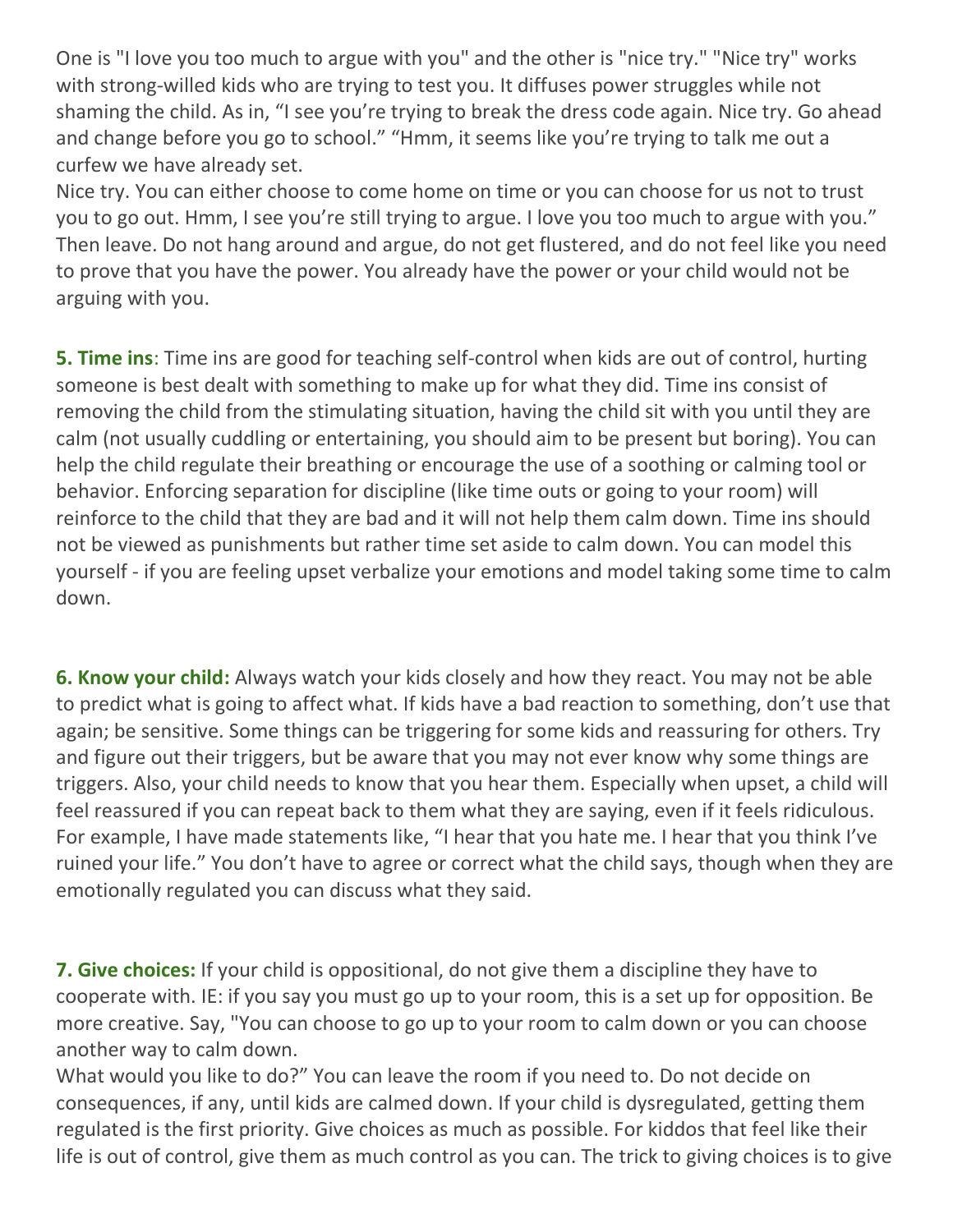two choices that are okay with you. Don't say, "you can either wear appropriate clothes or go to school in your pajamas;" say, "I can see why you want to wear those short shorts, they are stylish (identify and empathize with desire). However, those are too short for the dress code at school, so you can wear longer shorts or wear pants." Or you can say, "Your choices for your veggie is carrot sticks or cucumbers, which would you like?"

8. Effective Consequences: Consequences, if given, should be as logical and natural as possible, and also short-term. If an older child is irresponsible with their electronics, then they should lose them for a day. Two weeks is difficult to comprehend and will leave the child feeling defeated. For a young child, the toy can go into time out for ten minutes or so. Or, for slightly older children, they can do something to make up for who they hurt. We had good success with the rule that if you hit your sister you do her chore for the day to make it up to her. It can also be really helpful to have kids "practice" the right behavior in order to make up doing it wrong before, this is also called "do overs." Make as much as you can into a game. Saying, "I'll bet I can count to ten before you get into your bed!" is more effective than telling the child to go to bed immediately. Or for the kid who is slow about buckling up, say, "I'll bet I can get my seatbelt on before you do!" Table manners can be a game too. Be as consistent as possible.

Consequences should never be given while the child is emotionally dysregulated or in response to a PTSD reaction (see tip 3).

9. If-then setups: If-then set ups are the best. For instance, you say, "You seem really angry and are yelling at me. I can tell you feel strongly about this and I would love to talk to you about it. Let me know when you're ready to talk to me in a calm voice and I would love to talk with you." Or, "When you have figured out how to make that up to your sister, then you can go outside and play." "When you are done with your homework and your room is clean enough we can walk through it without killing ourselves, then you can watch tv." Note: do not do this if there is something you need to get to, only use it when the child is the one who wants to get somewhere or so something.

10. Do not use any form of touch as discipline. This includes spanking and holding. However you feel about physical discipline generally speaking, it is not helpful and actually pretty harmful for kids with trauma and/or attachment challenges. If you spank a traumatized child they will be triggered, see you as the abuser, and it will harm their attachment to you. You want your touch to be comforting, not triggering. Also, be very careful about touch if the child is triggered or upset. Some therapies recommend holding kids if they are really out of control, but I would caution against this; it can really be triggering for kids and it likely won't help them calm down. If holding must be used to prevent a child from engaging in serious self-harming you can, but it should be clear it's about safety, not discipline. This is also a very serious